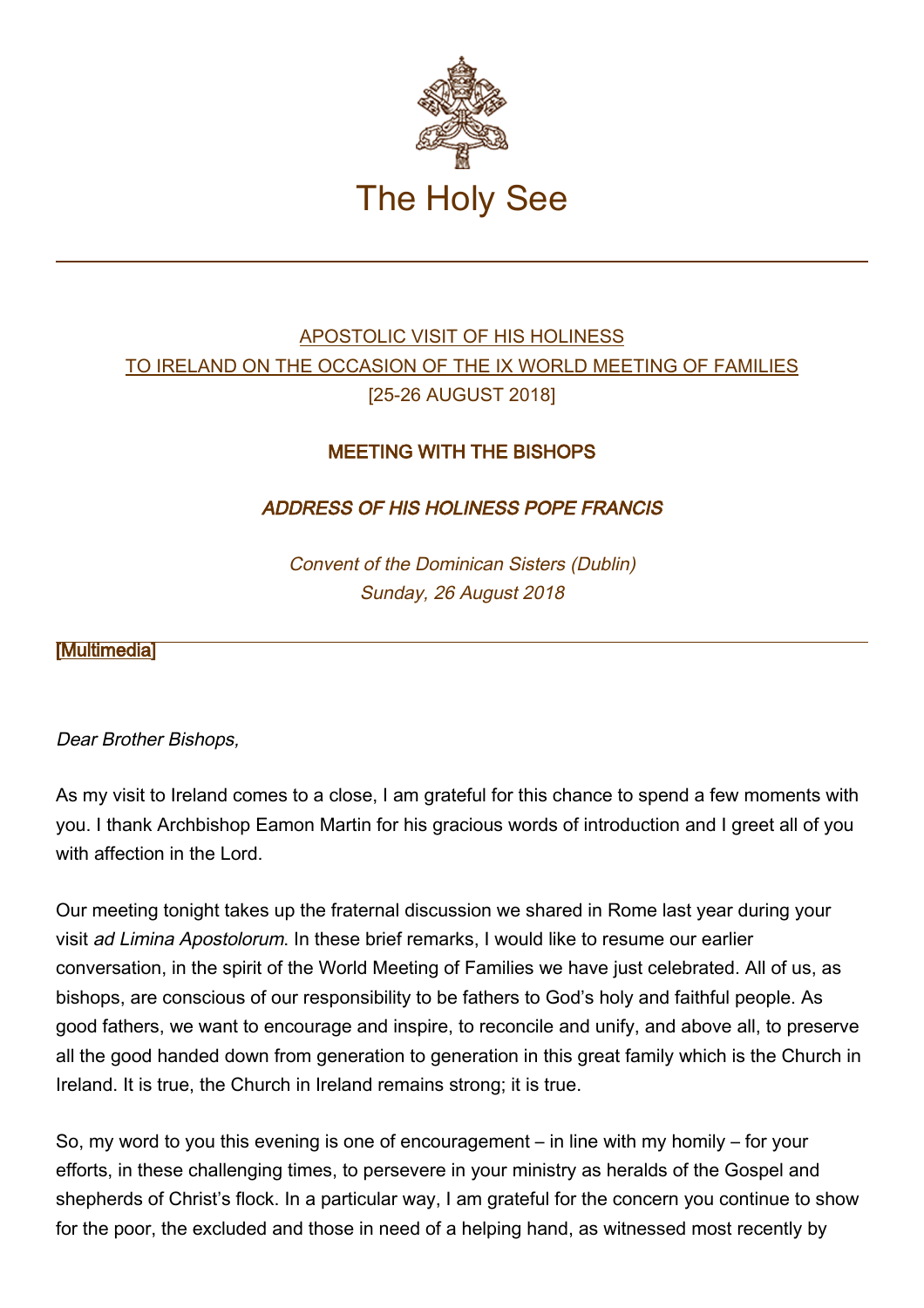your pastoral letters on the homeless and on substance misuse. I am also grateful for the support you give to your priests, whose hurt and discouragement in the face of recent scandals are often ignored or underestimated. Be close to your priests! For you, as bisops, they are the closest of your neighbours.

A recurrent theme of my visit, of course, has been the Church's need to acknowledge and remedy, with evangelical honesty and courage, past failures – grave sins – with regard to the protection of children and vulnerable adults. Among these, women who were mistreated. In recent years, you as a body have resolutely moved forward, not only by undertaking paths of purification and reconciliation with victims and survivors of abuse, but also, with the help of the National Board for Safeguarding Children in the Church in Ireland, you have set in place a stringent set of norms aimed at ensuring the safety of young persons. In these years, all of us have had our eyes opened – painfully – to the gravity and extent of sexual abuse and the abuse of power and conscience in various social settings. In Ireland, as elsewhere, the honesty and integrity with which the Church chooses to confront this painful chapter of her history can offer an example and a warning to society as a whole. Continue on this path. Humiliation is painful, but we have been saved by the humiliation of the Son of God and this gives us courage. The wounds of Christ give us courage. I ask you, please, to be close – this is the word, "closeness" – to the Lord and to God's people. Closeness. Do not repeat the attitudes of aloofness and clericalism that at times in your history have given the real image of an authoritarian, harsh and autocratic Church.

As we mentioned in our conversation in Rome, the transmission of the faith in its integrity and beauty represents a significant challenge in the context of Ireland's rapidly evolving society. The World Meeting of Families has given us great hope and encouragement that families are growing more and more conscious of their own irreplaceable role in passing on the faith. Passing on the faith essentially takes place in the family; the faith is passed on in everyday speech, the language of the family. At the same time, Catholic schools and programmes of religious instruction continue to play an indispensable role in creating a culture of faith and a sense of missionary discipleship. I know that this is a source of pastoral concern for all of you. Genuine religious formation calls for faithful and joyful teachers who are able to shape not only minds but also hearts in the love of Christ and in the practice of prayer.

Sometimes we can think that faith formation means teaching religious concepts, and we don't think of forming the heart, shaping attitudes. Yesterday the President of the nation told me that he had written a poem about Descartes and said, more or less: "The coldness of thought has killed the music of the heart". Forming the mind, yes, but also the heart. And teaching how to pray: teaching children how to pray from the very start. Prayer. The training of such teachers and the expansion of programmes of adult education are essential for the future of the Christian community, in which a committed laity will be increasingly called to bring the wisdom and values of their faith to their engagement in the varied sectors of the country's social, cultural and political life.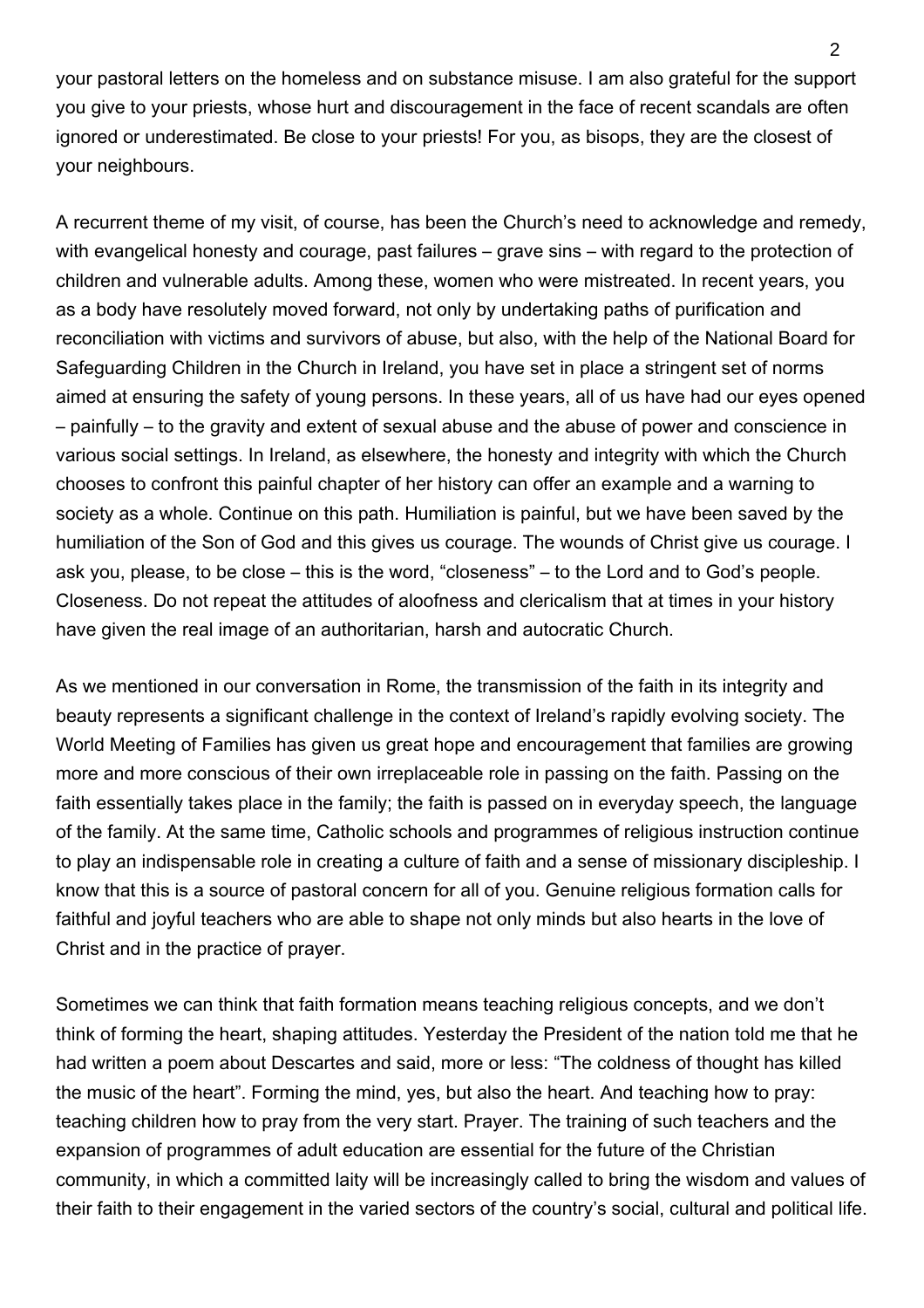The upheavals of recent years have tested the traditionally strong faith of the Irish people. Yet they have also offered the opportunity for an interior renewal of the Church in this country and pointed to new ways of envisioning its life and mission. "God is eternal newness" and he impels us "constantly to set out anew, to pass beyond what is familiar, to the fringes and beyond" ([Gaudete](http://w2.vatican.va/content/francesco/en/apost_exhortations/documents/papa-francesco_esortazione-ap_20180319_gaudete-et-exsultate.html) [et Exsultate](http://w2.vatican.va/content/francesco/en/apost_exhortations/documents/papa-francesco_esortazione-ap_20180319_gaudete-et-exsultate.html), 135). With humility and trust in his grace, may you discern and set out on new paths for these new times. Be courageous and creative. Surely, the strong missionary sense rooted in the soul of your people will inspire creative ways of bearing witness to the truth of the Gospel and building up the community of believers in the love of Christ and zeal for the growth of his kingdom.

In your daily efforts to be fathers and shepherds to God's family in this country – fathers, please, and not stepfathers! – may you always be sustained by the hope that trusts in the truth of Christ's words and the certainty of his promises. In every time and place, that truth "sets free" (Jn 8:32); it has a power all its own to convince minds and draw hearts to itself. Whenever you and your people feel that you are a "little flock" facing challenges and difficulties, do not grow discouraged. As Saint John of the Cross teaches us, it is in the dark night that the light of faith shines purest in our hearts. And that light will show the way to the renewal of the Christian life in Ireland in the years ahead.

Finally, in the spirit of ecclesial communion, I ask you to continue to foster unity and fraternity among yourselves – this is very important – and, together with the leaders of other Christian communities, to work and pray fervently for reconciliation and peace among all the members of the Irish family. Today, at lunch we were seated, myself, then [the bishops from] Dublin and Northern Ireland… all together, everyone. There is another thing that I always say, but it bears repeating. What is the first duty of the bishop? I say it to everyone: it is prayer. When the Greekspeaking Christians complained that their widows were being neglected (cf. Acts 6:1), Peter and the apostles created deacons. Then when Peter explained the matter, he concluded by saying: "We [apostles] will devote ourselves to prayer and to serving the word". So I throw out a question and each of you can answer it at home: how many hours a day does each of you devote to prayer?

With these thoughts, dear brothers, I assure you of my prayers for your intentions, and I ask you to keep me in your own. To all of you, and to the faithful entrusted to your pastoral care, I impart my blessing as a pledge of joy and strength in our Lord Jesus Christ.

I am close to you: keep moving ahead with courage! The Lord is very good, and Our Lady is watching over you. When things get a little difficult, pray the Sub tuum praesidium, because the Russian mystics say that at moments of spiritual turmoil, we should go under the mantle of the Holy Mother of God, sub tuum praesidium. Thank you very much! Now I will give you my blessing.

Together let us pray the Hail Mary.